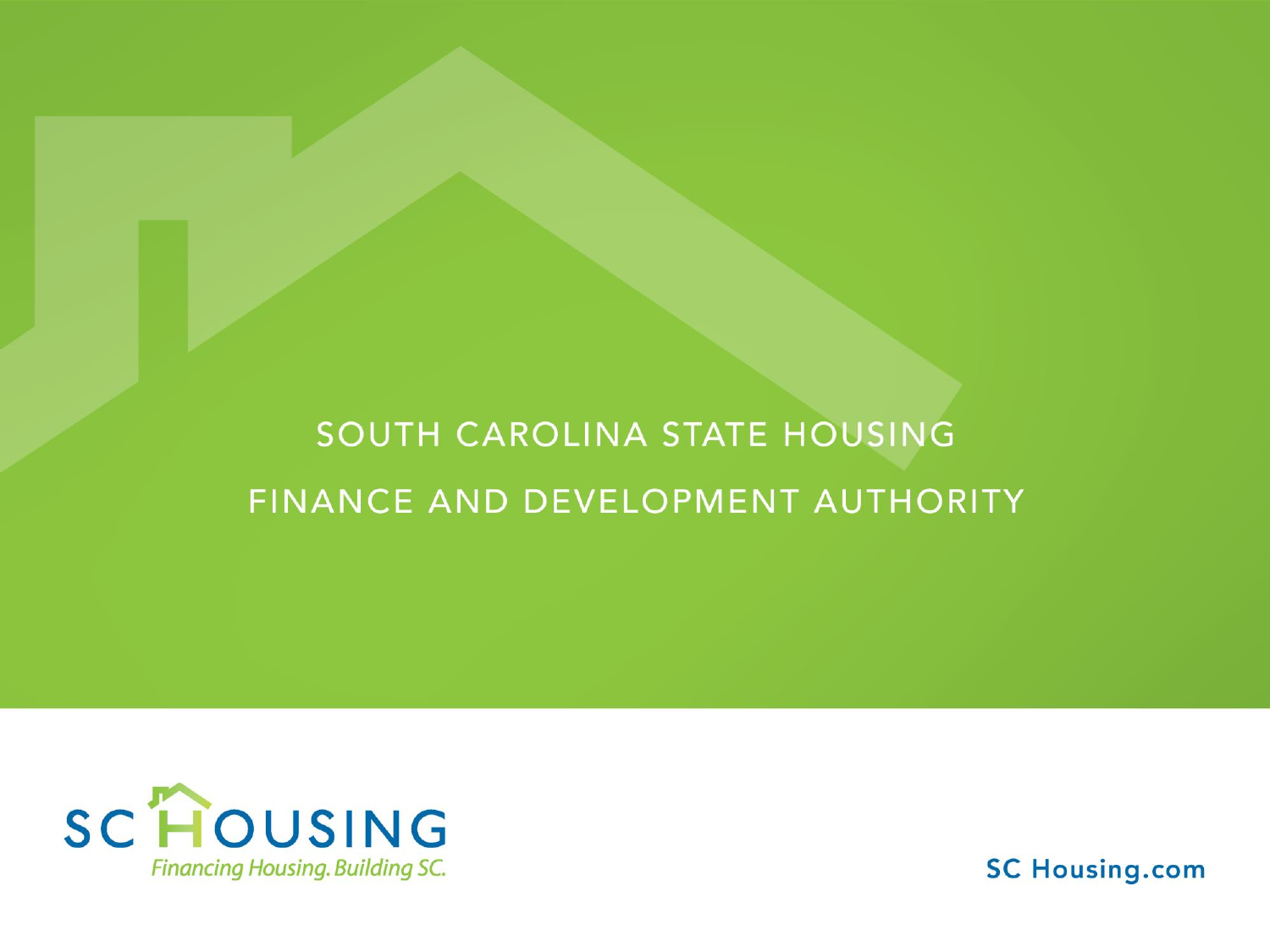

#### 2021 9% Low Income Housing Tax Credits

#### **Application Workshop**

March 11, 2021



SOUTH CAROLINA STATE HOUSING FINANCE AND DEVELOPMENT AUTHORITY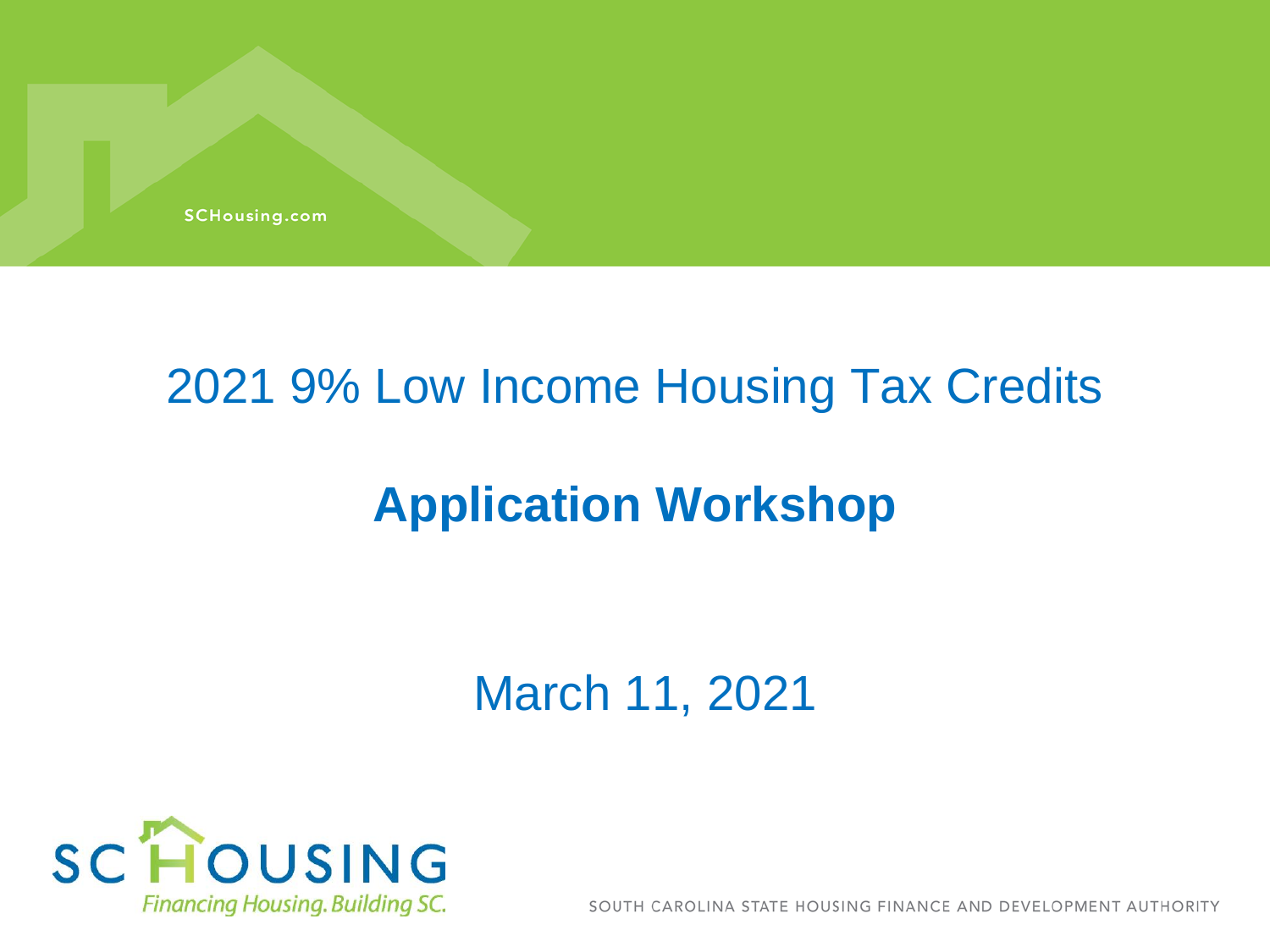# Upcoming Dates

- May  $24^{th} 28^{th} -$  Final Applications Due
- June Developer's Roundtable 2022 QAP
- Late July Final Scores Posted

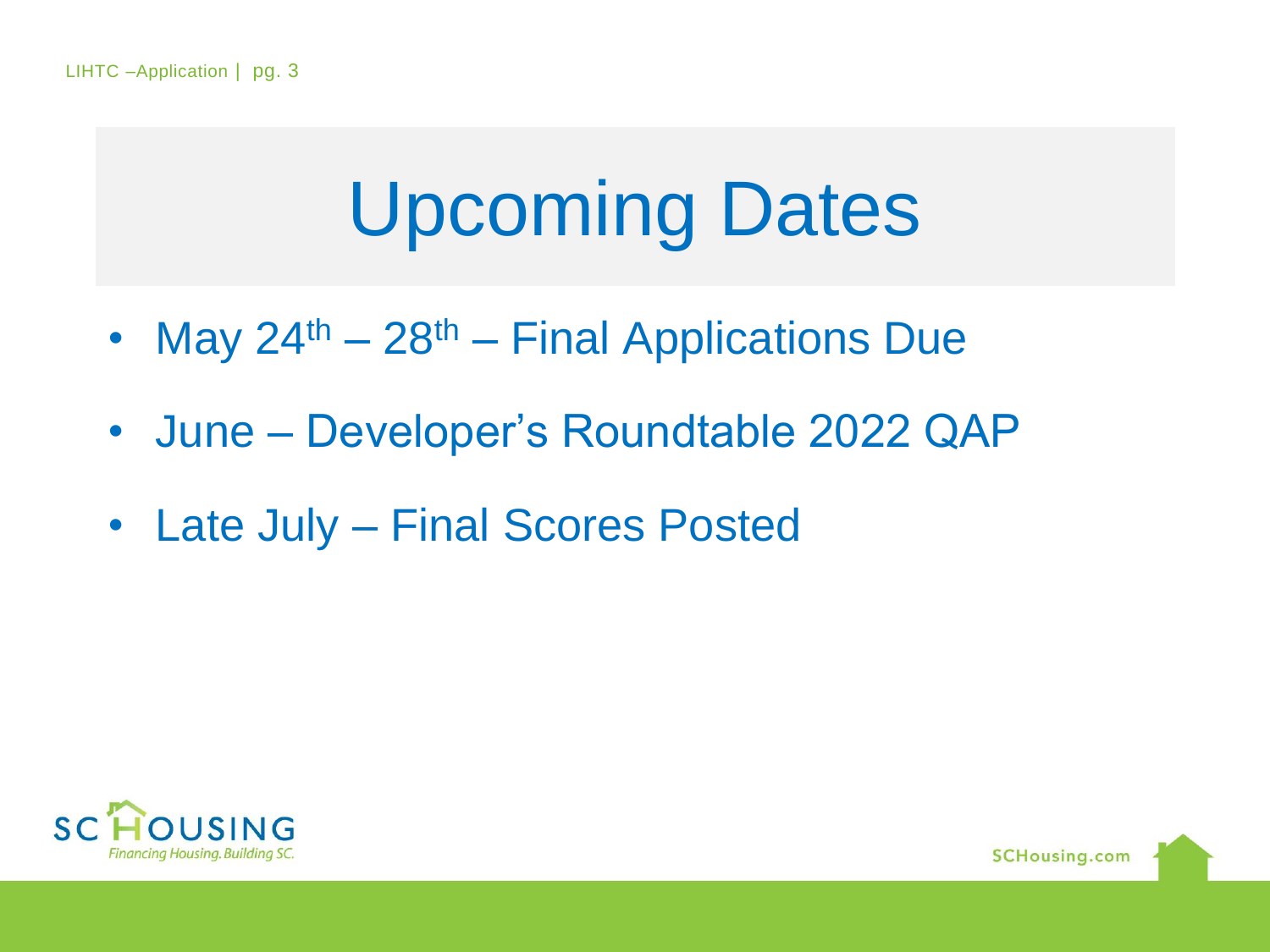# 2021 9% LIHTC Information

#### Our website always reflects the most current information for the 9% LIHTC program.

Qualified Allocation Plan (QAP) & 2021 Program Information

2021 Qualified Allocation Plan (QAP) Appendix C - Palmetto Opportunity Index 2021 Application Schedule - 11/24/2020 2021 9% Tax Credit Preliminary Applications List - 2/22/2021 2021 9% Tax Credit Preliminary Applications Point Scores - 2/26/2021

Bulletin #1 - 1/7/2021 Bulletin #2 - 1/22/2021 Bulletin #3 - 2/10/2021 Bulletin #4 - 2/17/2021

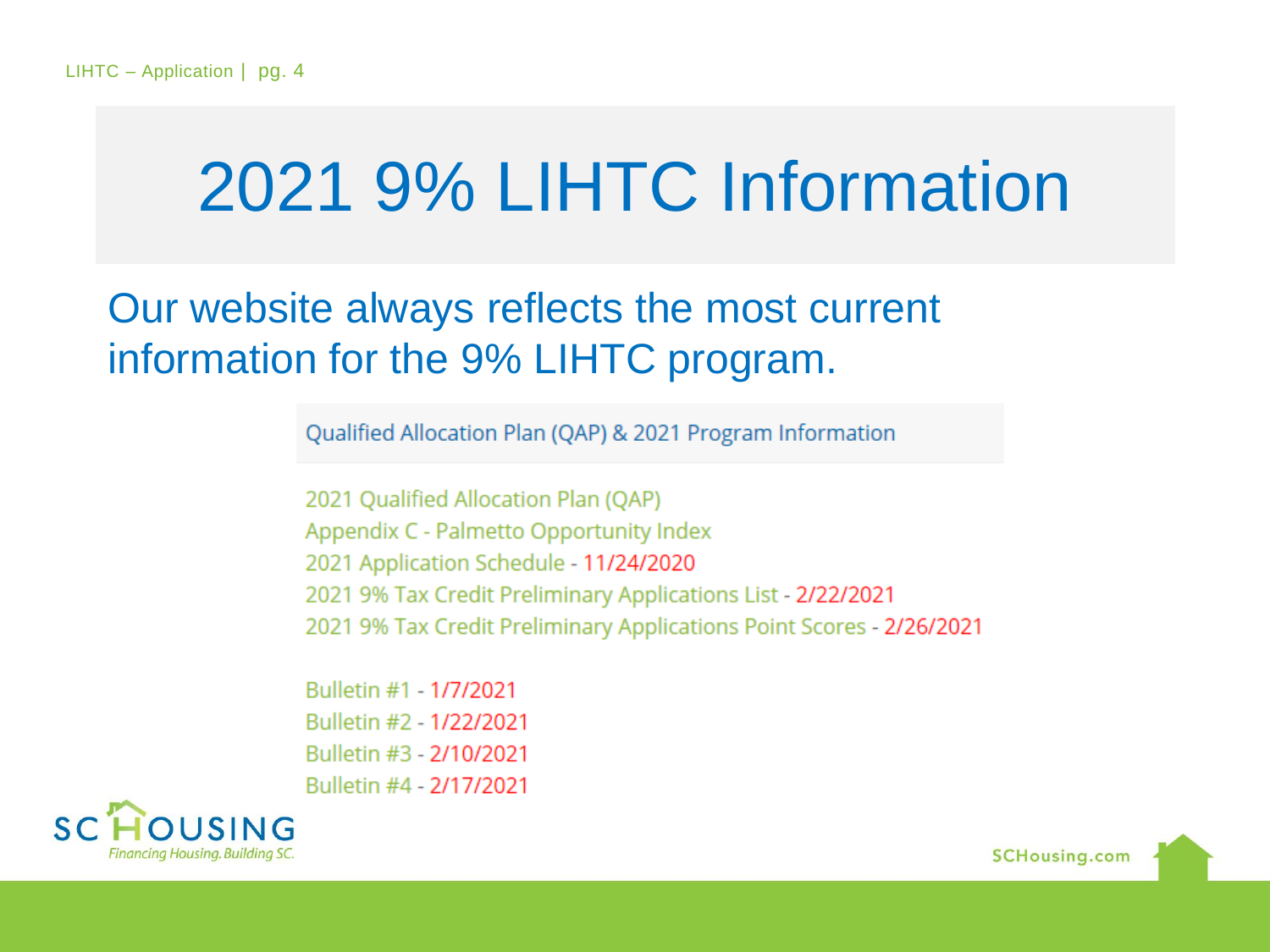#### Steps to complete and submit 9% Applications -

- Complete Application & Application Checklist
- Upload application, checklist and required documentation
- Overnight, Hand Deliver or Wire Application Fees **(if sending a wire, do not forget the \$35 wire fee)**

*All applications and fees must be submitted/delivered by 5:00 PM EST on May 28, 2021.*

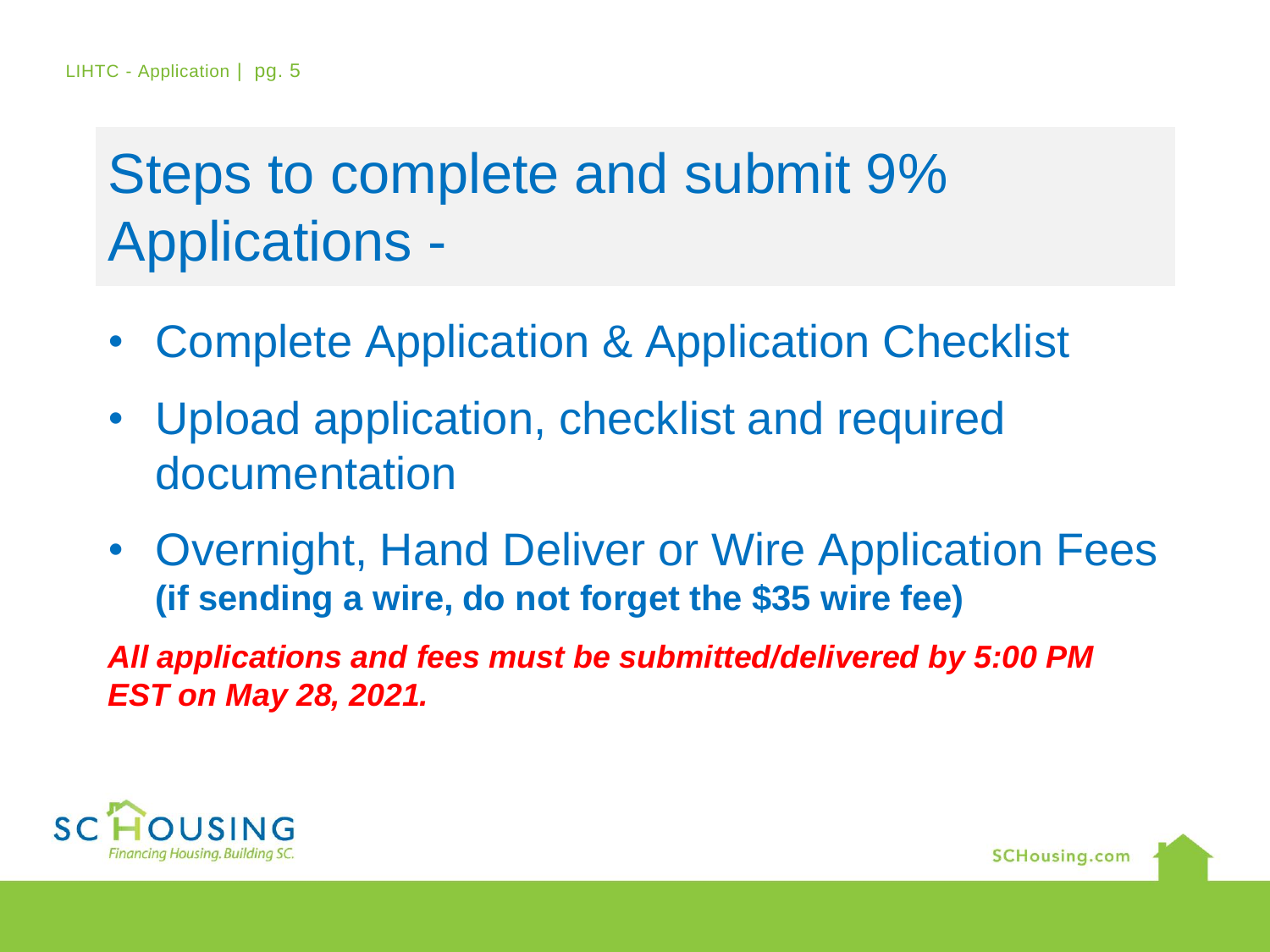# Wiring Instructions

- Will be available upon request
- Do not use previously sent wiring instructions
- Fee- \$35.00
- To request wiring instructions, please email [taxcreditquestions@schousing.com](mailto:taxcreditquestions@schousing.com) between May 24<sup>th</sup> – 28<sup>th</sup>

#### *All applications and fees must be submitted/delivered by 5:00 PM EST on May 28, 2021.*

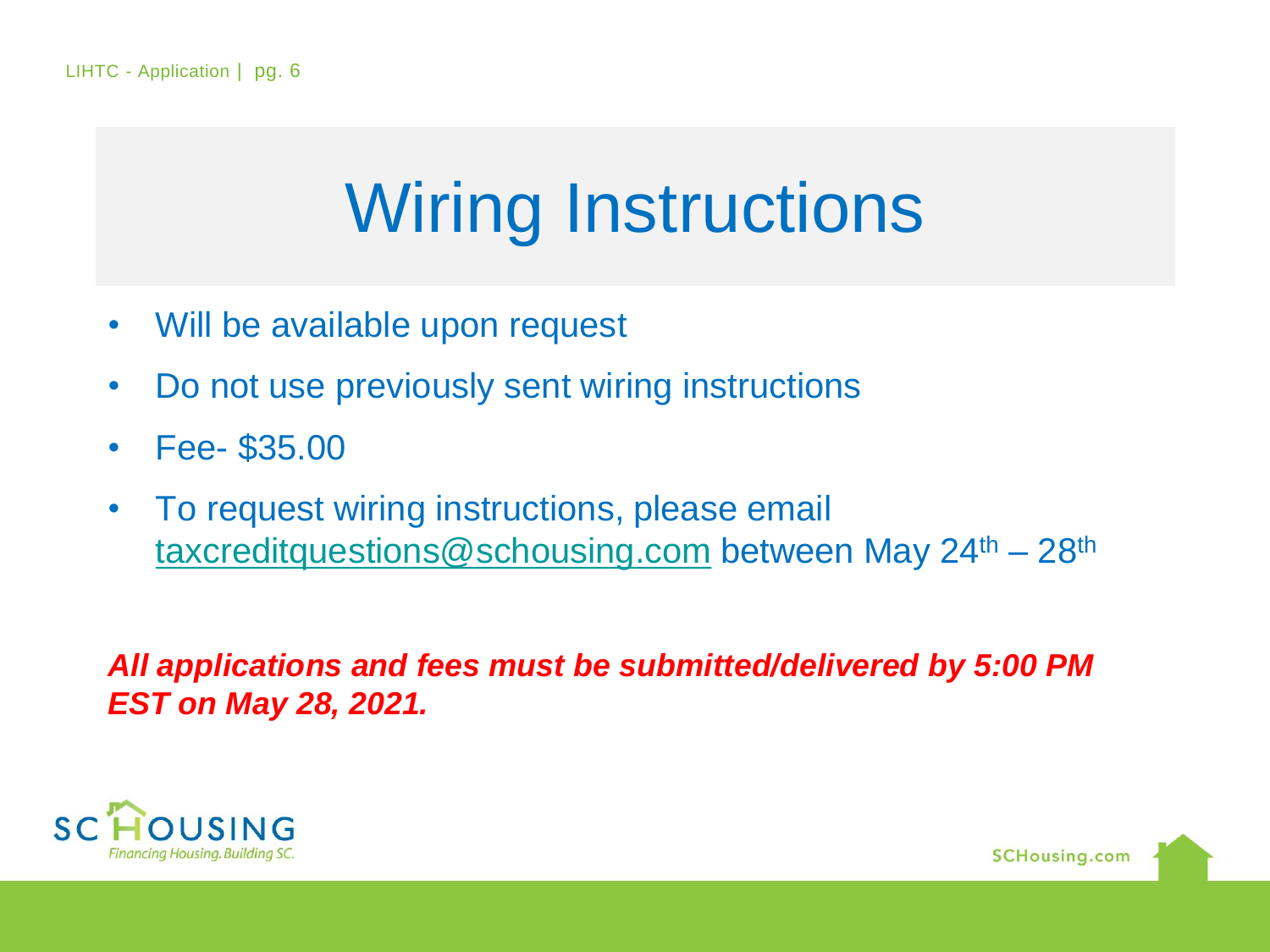# Application

Changes -

- Most Y/N answers are now drop down choices
- Tab 6 added average income option
- Tab 7 all unit types have been combined
- Tab 8-A created for misc. expenses

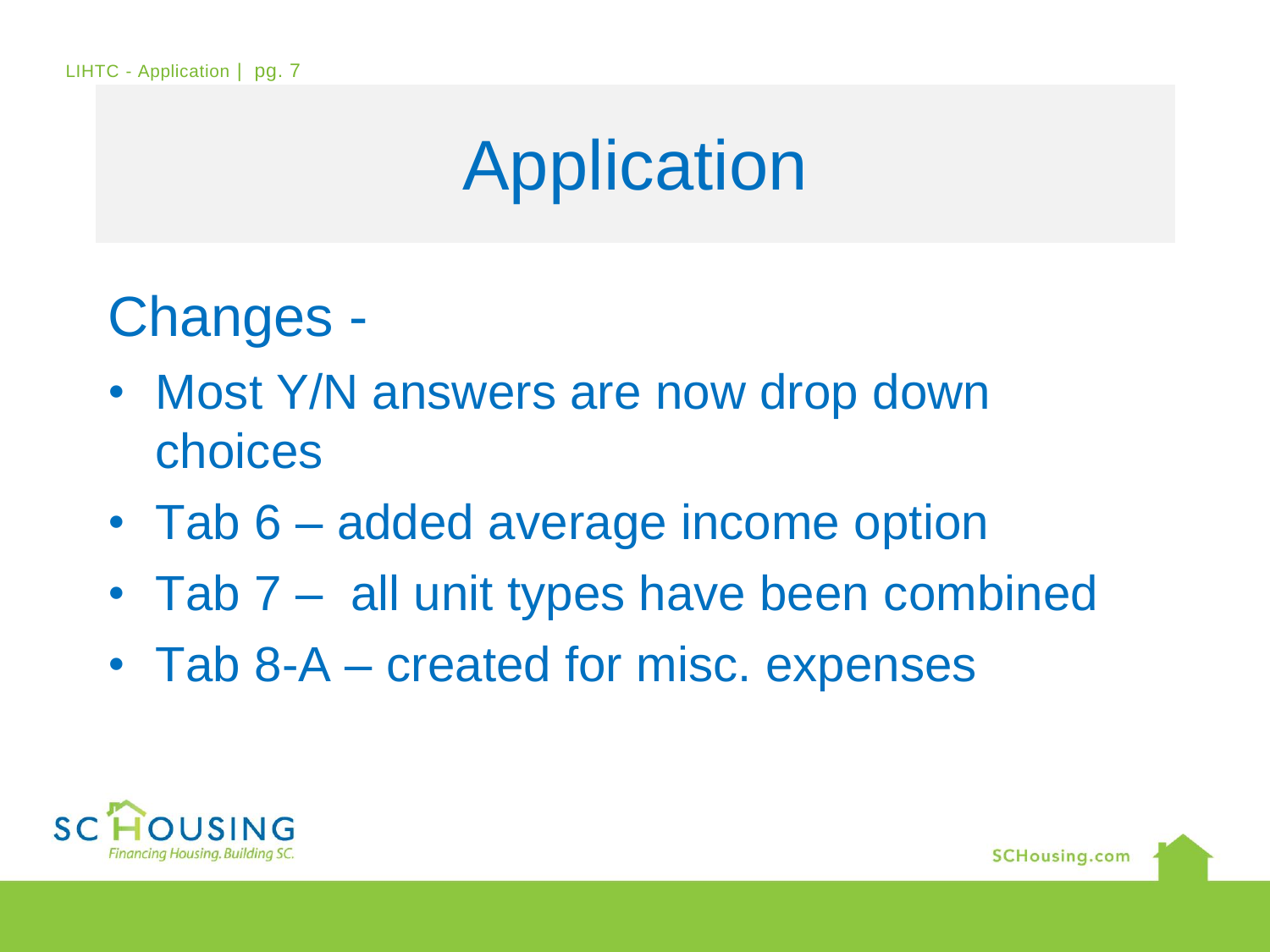# Application

Changes -

- Tab 9 added source code for STC
- Tab 10 revised Development Cost
- Tab 10-A removed some Development Cost fields
- Tab 12 added STC Syndicator info

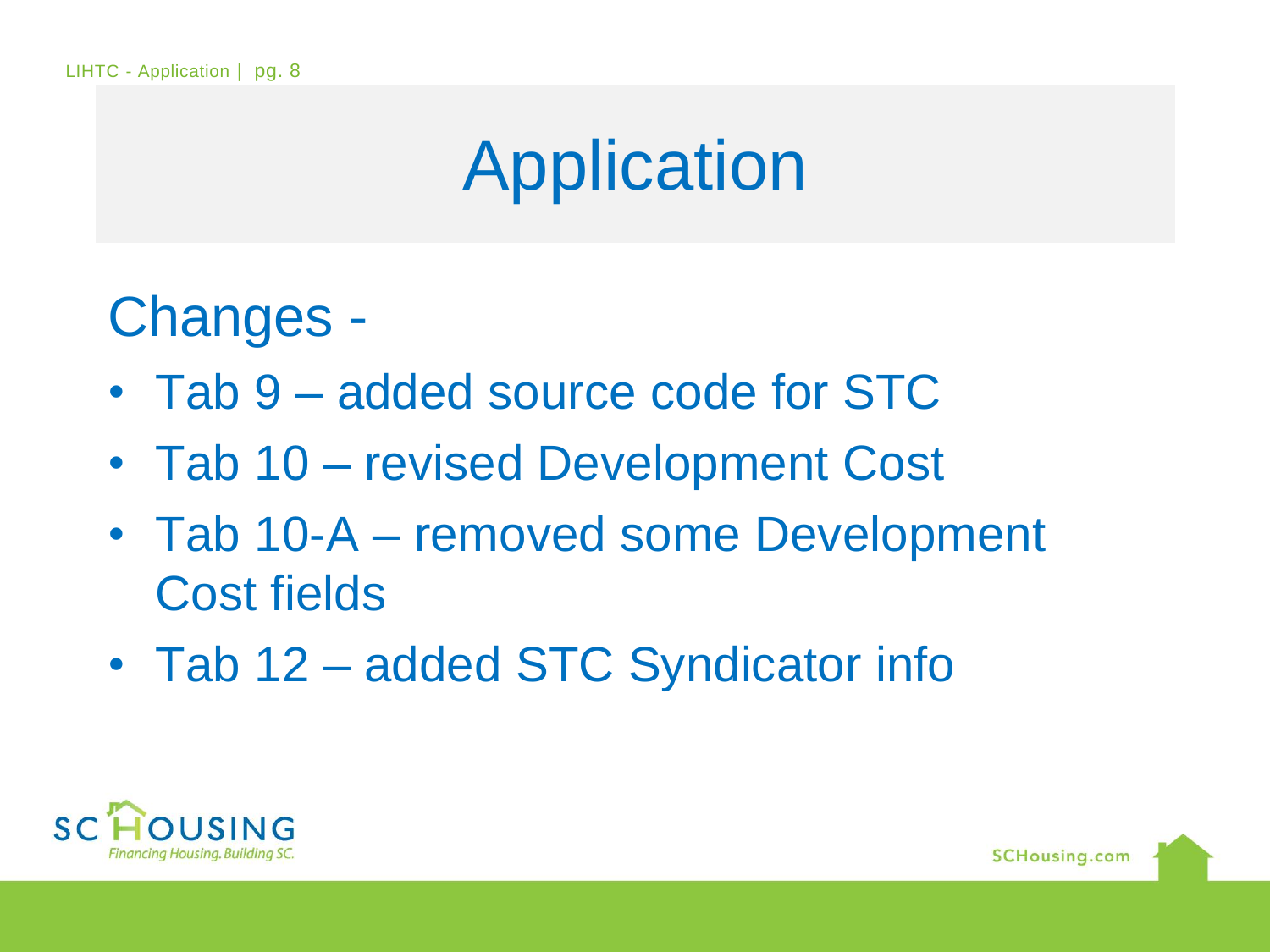#### Application Checklist

#### **EXHIBIT A**

#### South Carolina State Housing Finance and Development Authority 2021 LIHTC Application Checklist

The Application Checklist must be submitted with the Tax Credit Application.

**Development Name:** 

County:

Check Off each category for which documents are being submitted. If a section is not applicable mark the section as N/A. Blank or incorrectly checked boxes WILL BE considered incomplete and/or missing documents.

| TAB | <b>Document</b>                                              | <b>Comments</b>                                      | Check<br>Off |
|-----|--------------------------------------------------------------|------------------------------------------------------|--------------|
|     | Application                                                  | Upload the application in both Excel and PDF format. |              |
|     |                                                              | \$4,500 Application Fee                              |              |
| 2   | <b>Application Fees</b>                                      | \$600 Market Study Review Fee                        |              |
|     |                                                              | \$2,500 Appraisal Fee                                |              |
| з   | <b>Application Checklist</b>                                 | <b>Exhibit A</b>                                     |              |
|     |                                                              | Exhibit C (Tax Credit Eligibility)                   |              |
| 4   | Attorney Opinion Letter(s)                                   | Exhibit D (Acquisition/Rehabilitation Developments)  |              |
|     |                                                              | Exhibit E (Nonprofit Eligibility)                    |              |
|     |                                                              | Exhibit O (Identity of Interest)                     |              |
| 5   | Developer Certification for<br><b>Project Rejection Form</b> | Form 1 - Certification for Project Rejection Form    |              |

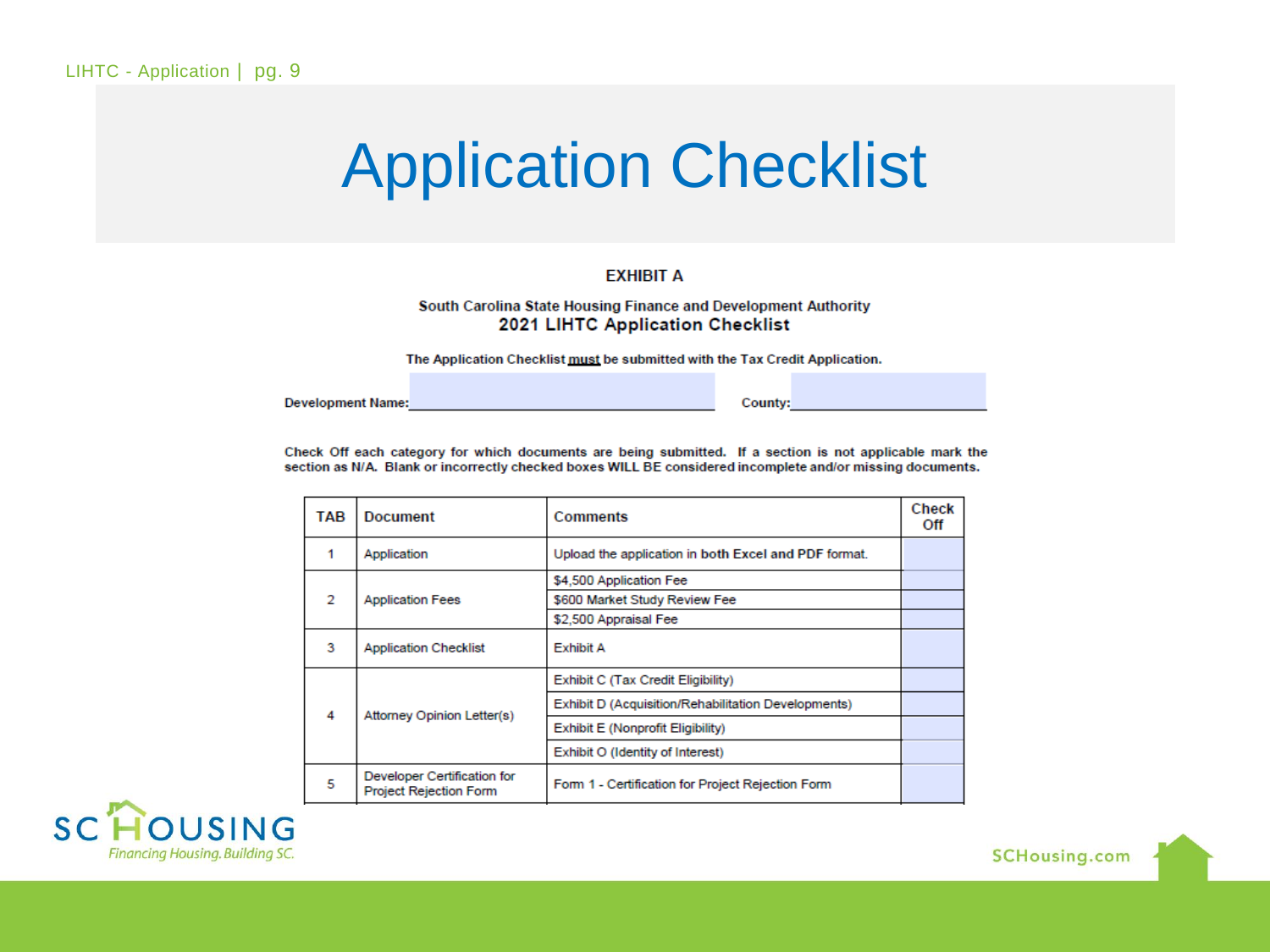### Application Submission

Applications will be required to be labeled as the Tab # and the Document name.

| <b>Tab 1- Application</b>           | File folder |
|-------------------------------------|-------------|
| Tab 2- Application Fees             | File folder |
| Tab 3- Application Checklist        | File folder |
| Tab 4- Attorney Opinion             | File folder |
| Tab 5- Developer Certification      | File folder |
| Tab 6- Entitiy Information          | File folder |
| Tab 7- Nonprofit Information        | File folder |
| Tab 8- Entity Agreements            | File folder |
| Tab 9- Previous TC Participation    | File folder |
| Tab 10- Architect-Engineer Certific | File folder |
| Tab 11- Site Control                | File folder |
| Tab 12- Zoning-Locational Standar   | File folder |
|                                     |             |

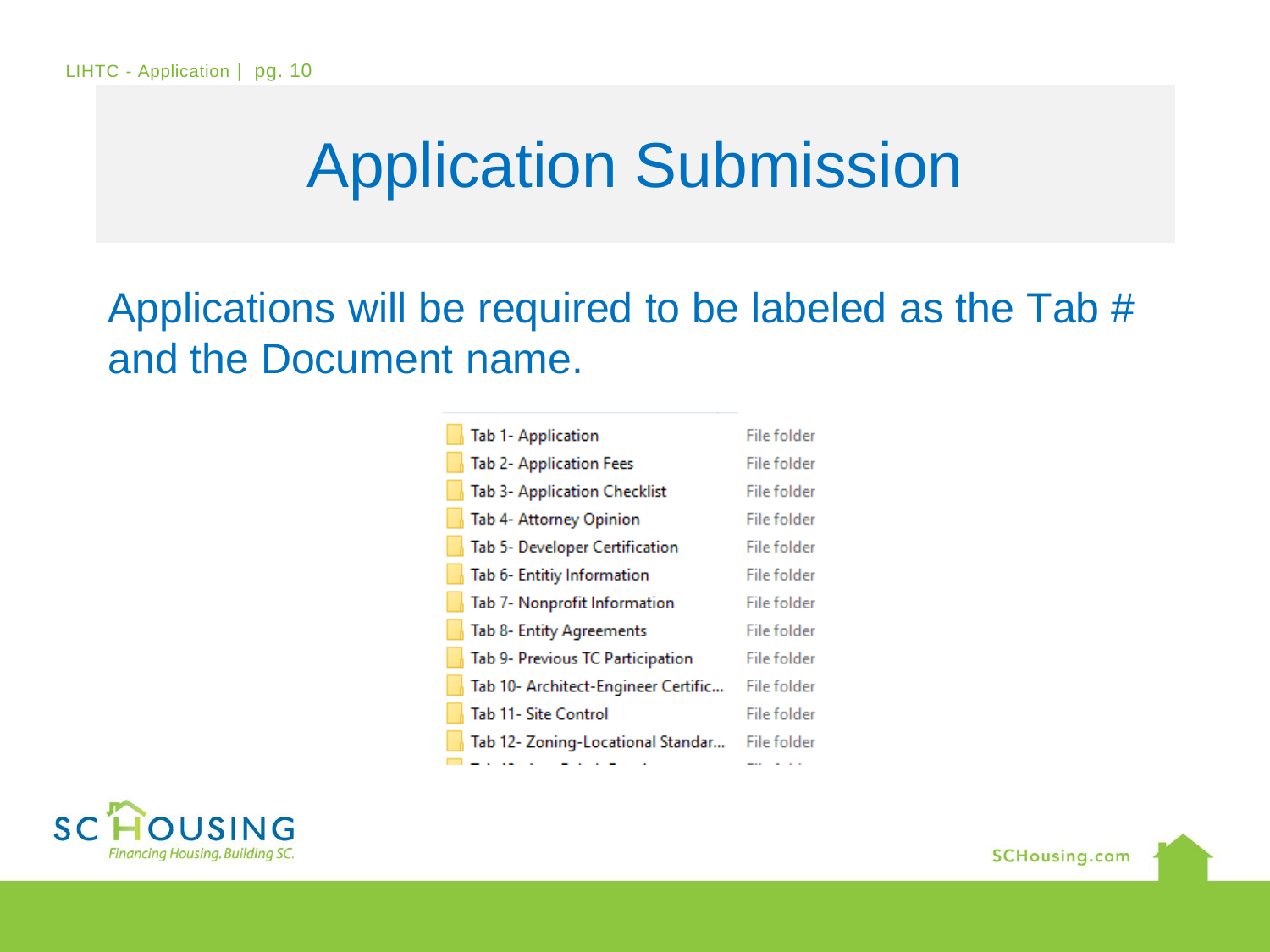### Application Submission

All tabs of the application will need to be zipped before uploading to the Secure File Exchange.



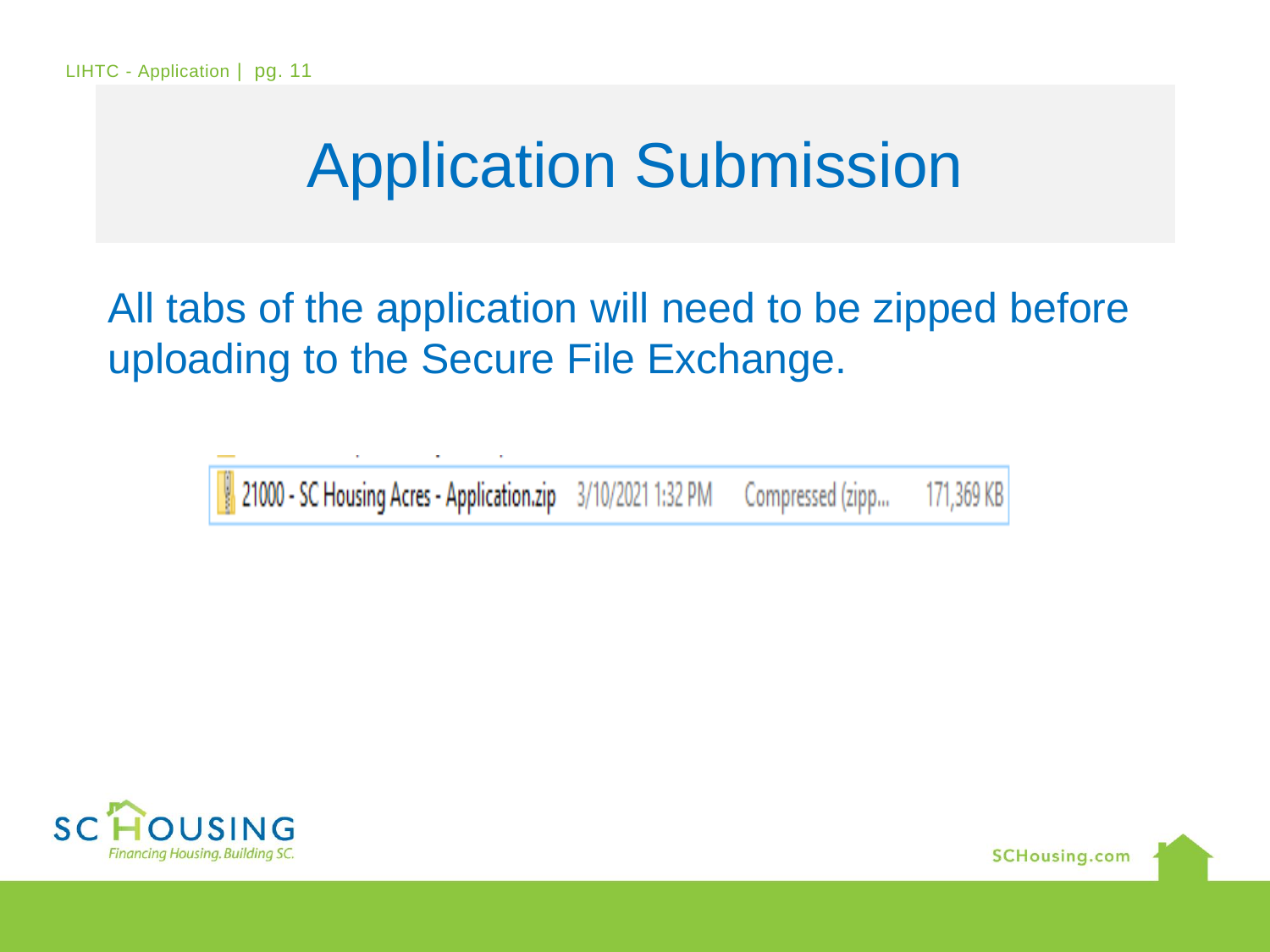### Application Submission

| Homebuyers ~<br>Homeowners > Renters > | Development - | Agency News v<br>Business v<br>$\alpha$                 |
|----------------------------------------|---------------|---------------------------------------------------------|
|                                        |               | <b>Business &amp; Community Partners</b>                |
|                                        |               | Becoming a Lending Partner                              |
|                                        |               | Events & Training                                       |
|                                        |               | Lender Training                                         |
|                                        |               | Real Estate Professional Training                       |
|                                        |               | SC Housing Workshops                                    |
|                                        |               | Logo & Branding                                         |
|                                        |               | Lender Online                                           |
|                                        |               | Secure File Exchange                                    |
|                                        |               | Affordable Housing Benefits Everyone                    |
|                                        |               | Project-Based Rental Assistance Owner/Agent Information |
|                                        |               | Housing Choice Voucher Owner/Agent Info                 |
|                                        |               | <b>Disaster Resources</b>                               |
|                                        |               | Reverse Mortgage Statement                              |
|                                        |               |                                                         |

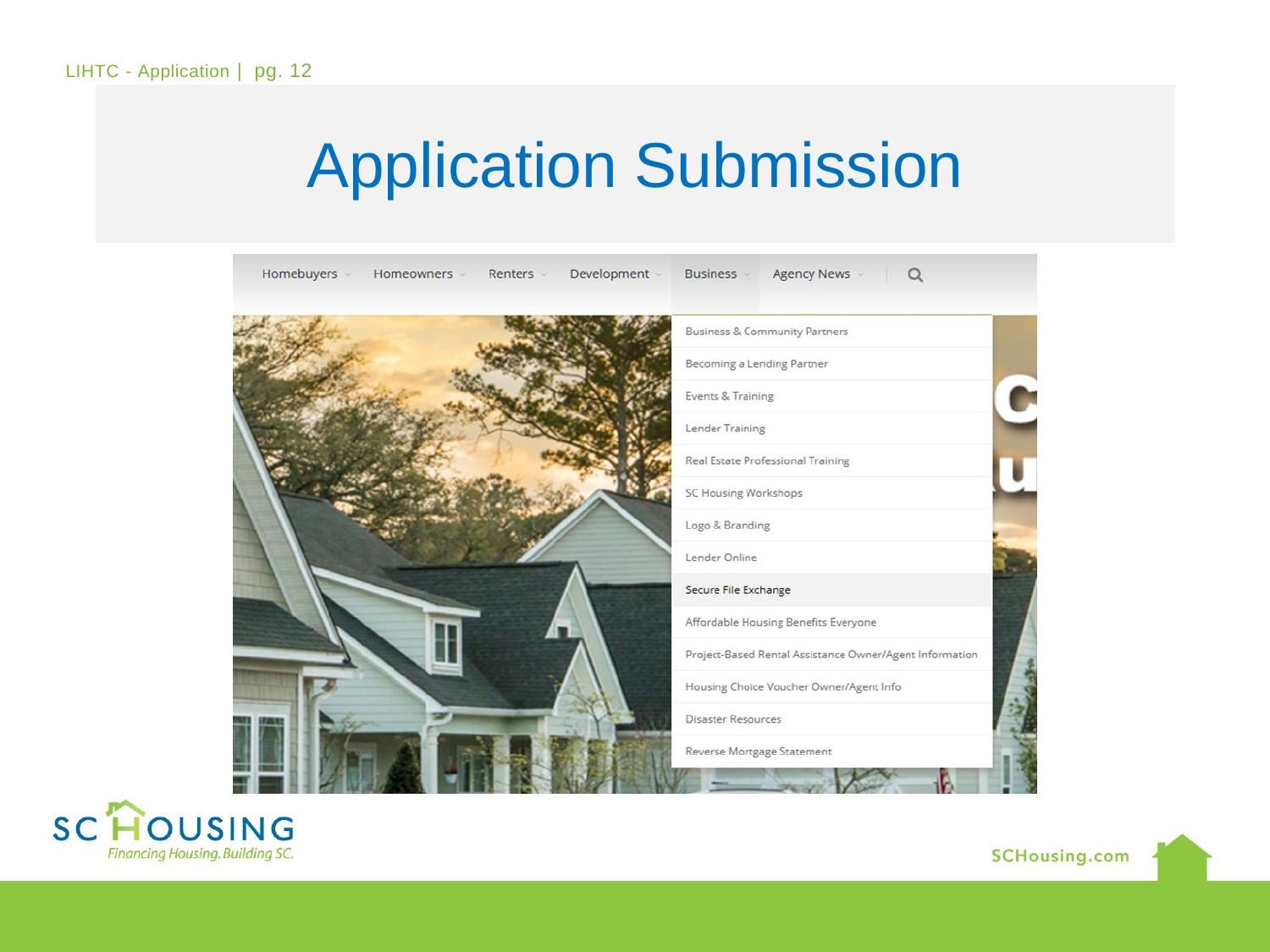## Application Submission - Registration

\* If you have already registered, you do not have to register again.

#### Secure File Exchange Login

**Email Address** Password 国 Register New Account Login

**SCHousing.com** 

Review the File Upload Instructions for more information.

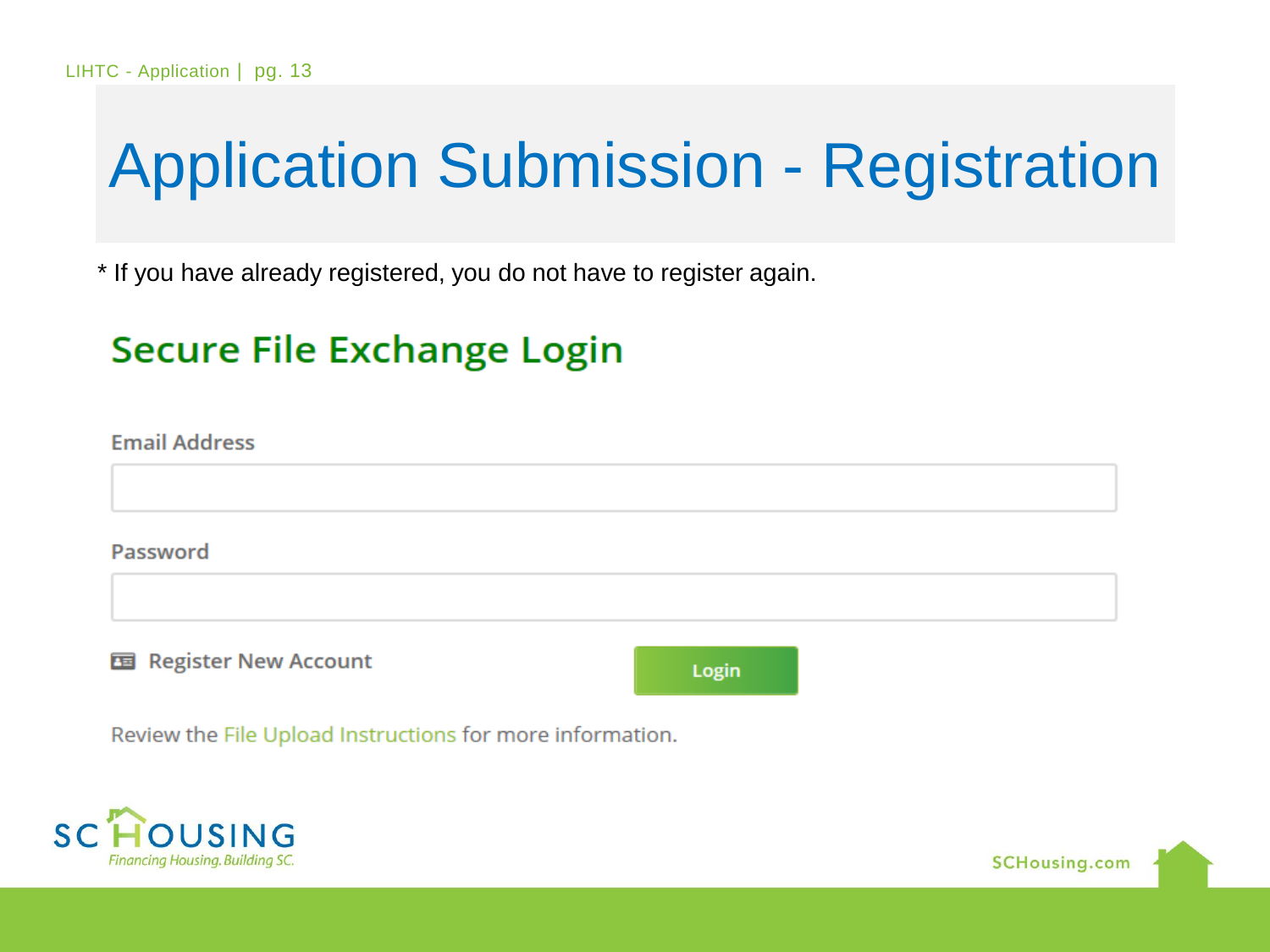# Application Submission –Registration

#### **Secure File Exchange Registration**

| kim.wilbourne@schousing.com                                         |                   |                 |  |
|---------------------------------------------------------------------|-------------------|-----------------|--|
| Password*                                                           |                   |                 |  |
| ------------                                                        |                   |                 |  |
| Confirm Password*                                                   |                   |                 |  |
|                                                                     |                   |                 |  |
| Name*                                                               |                   |                 |  |
| Kim Wilbourne                                                       |                   |                 |  |
| <b>Company Name</b>                                                 |                   |                 |  |
| <b>SC State Housing</b>                                             |                   |                 |  |
| <b>Address</b>                                                      |                   |                 |  |
| 300 C Outlet Pointe Blvd                                            |                   |                 |  |
|                                                                     |                   |                 |  |
|                                                                     |                   |                 |  |
| City                                                                | <b>State</b>      | <b>Zip Code</b> |  |
| Columbia                                                            | SC                | 29210           |  |
| Phone Number*                                                       | <b>Fax Number</b> |                 |  |
| € (803) 896-9083                                                    | 18                |                 |  |
|                                                                     | Register          |                 |  |
| $\checkmark$ l'm not a robot<br><b>reCAPTCHA</b><br>Privacy . Terms |                   |                 |  |



**SCHousing.com**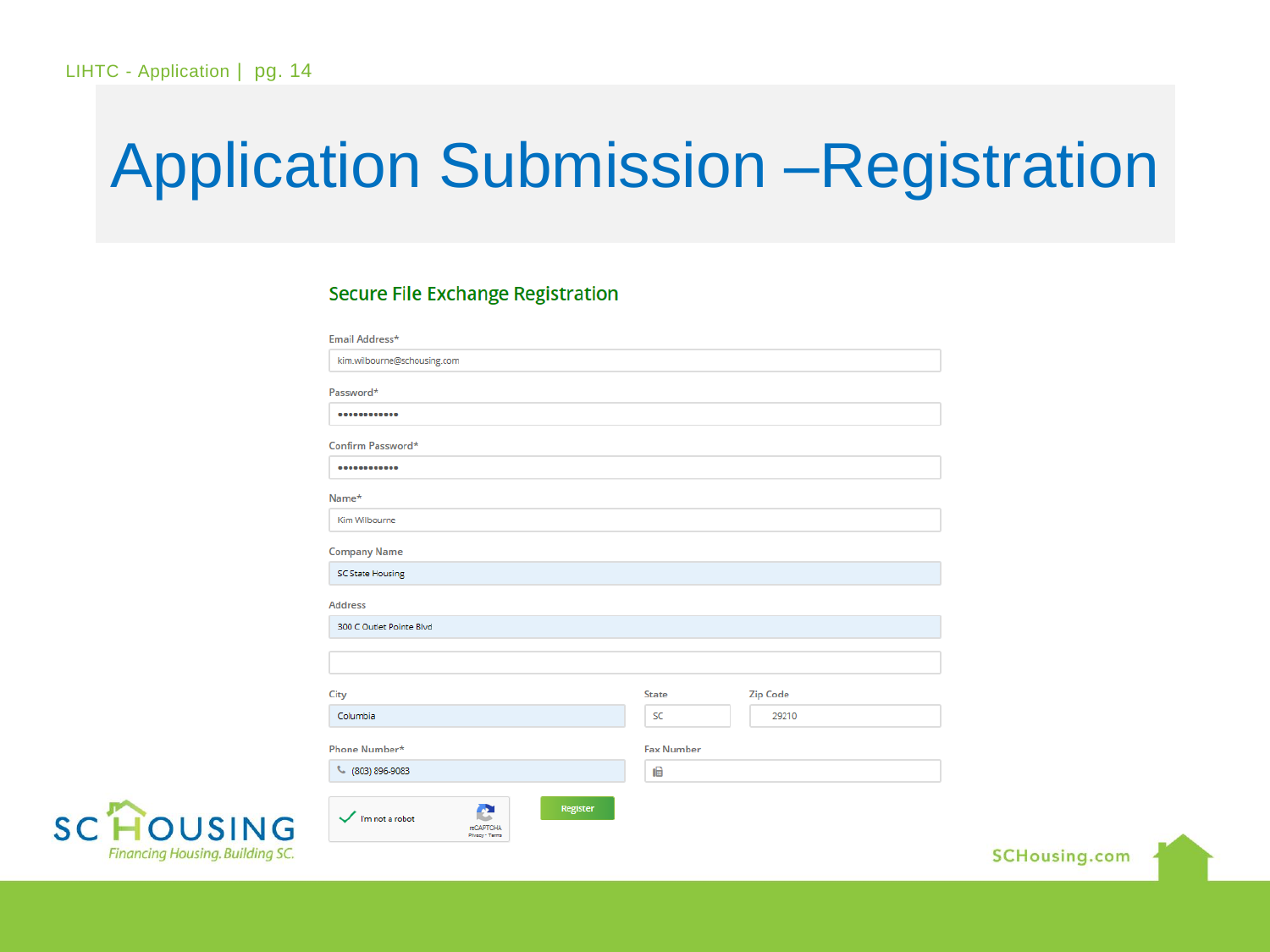# Application Submission - Login

#### **Secure File Exchange Login**

| <b>Email Address</b>        |       |
|-----------------------------|-------|
| kim.wilbourne@schousing.com |       |
| Password                    |       |
|                             | ര     |
| 国 Register New Account      | Login |

Review the File Upload Instructions for more information.

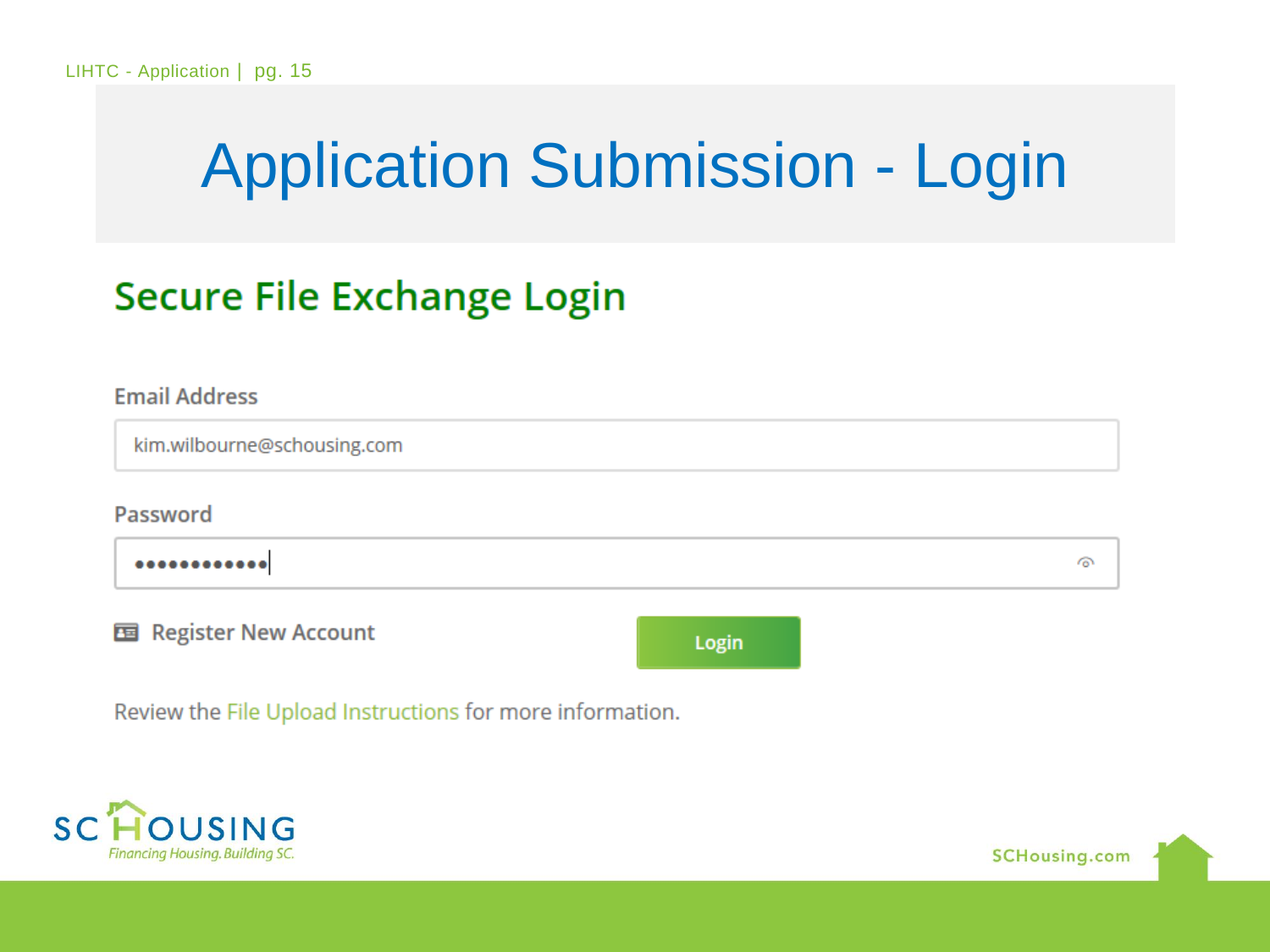#### **Secure File Exchange Dashboard**

Welcome, Kim Wilbourne!





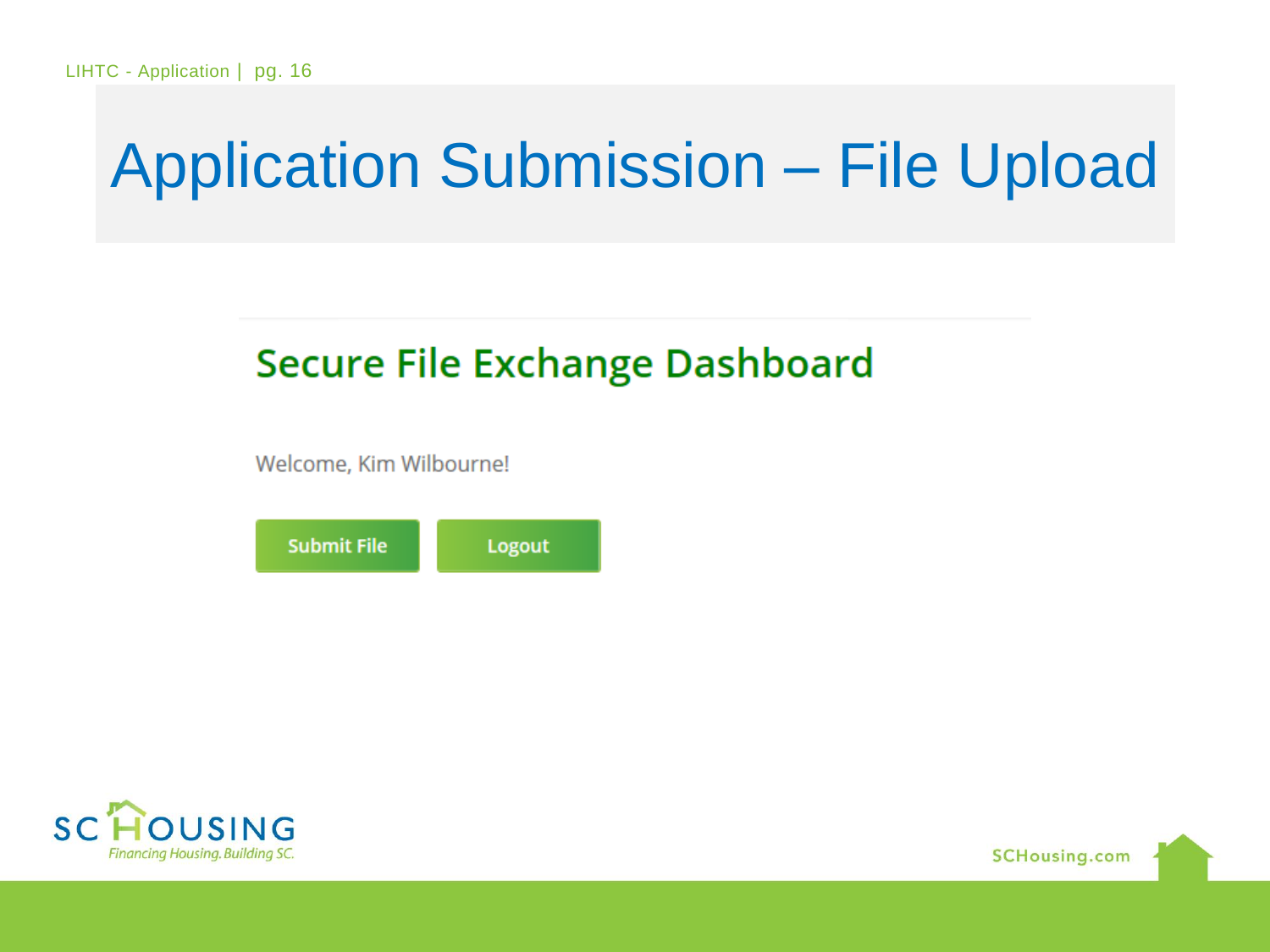$\checkmark$ 

#### **Secure File Upload**

| Department |  |  |  |
|------------|--|--|--|
|            |  |  |  |

Development - Low-Income Housing Tax Credit

File

\\schfa.net\root\Users\wilbk\LIHTC\Test\Test\21000 - SC Housing Acres - Application.zip

Maximim file size is 200 Megs.

**Document Title** 

SC Housing Acres - Application

**Note** 

ID Number (Contract/Customer/Loan/Project)

21000

Upload Cancel

Browse...



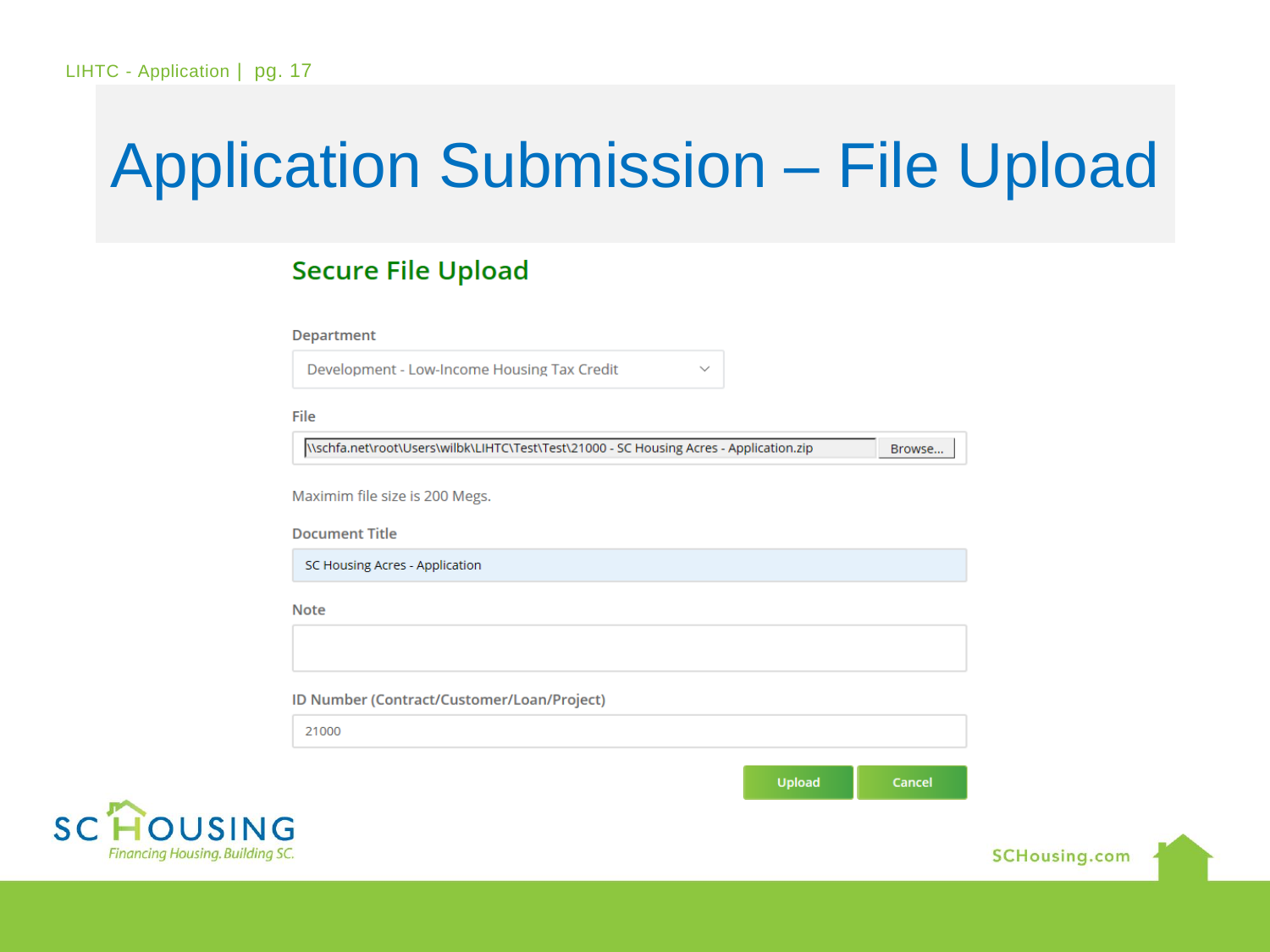**Make sure to select - Development- Low Income Housing Tax Credit** 

**Secure File Upload** 

**Department** 

Development - Low-Income Housing Tax Credit



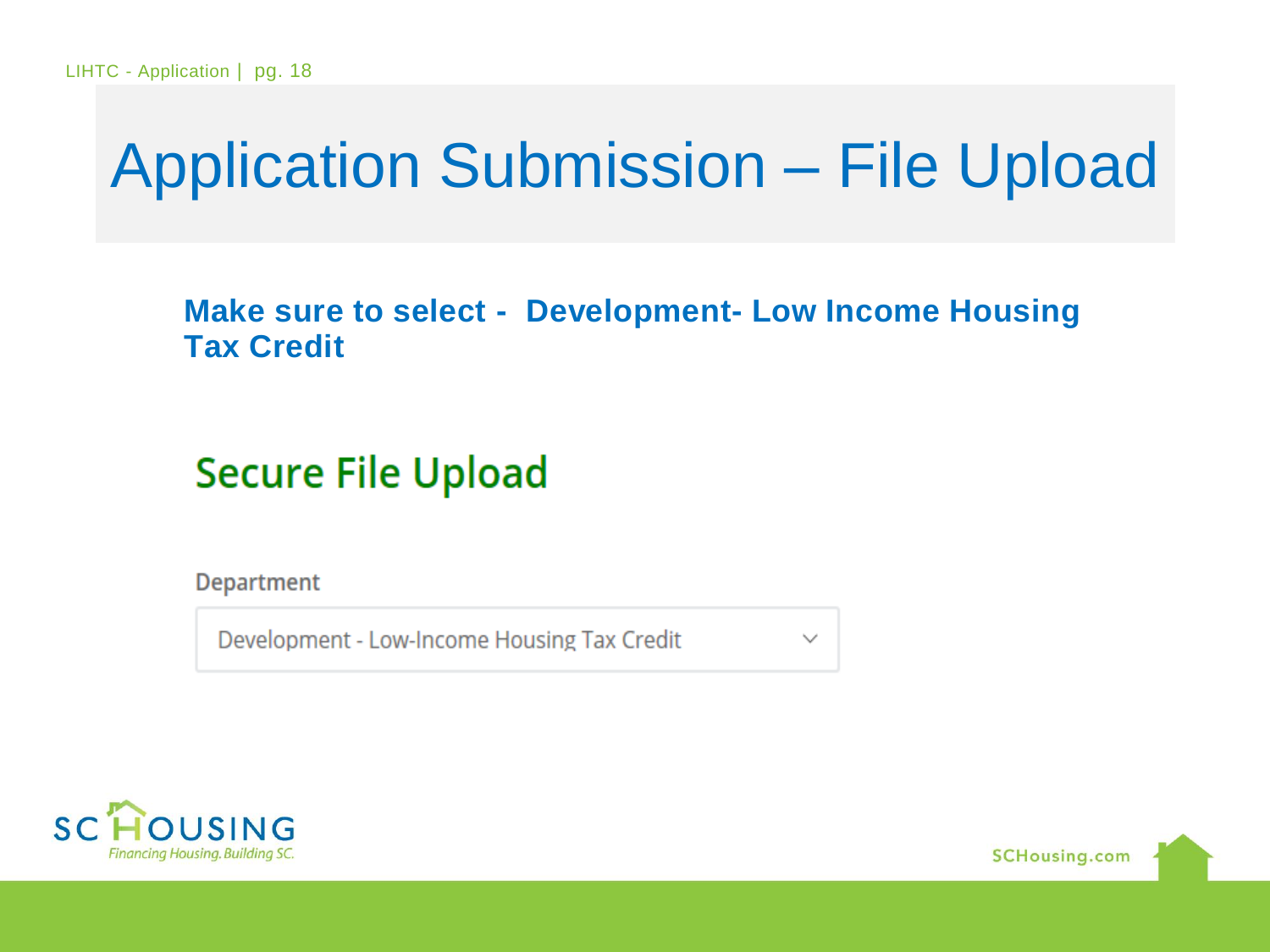**Make sure to label your file with the Application Number, Development Name and type of document. The file must be in zip format.**

File

\\schfa.net\root\Users\wilbk\LIHTC\Test\21000 - SC Housing Acres - Application .zip

Browse...



**SCHousing.com**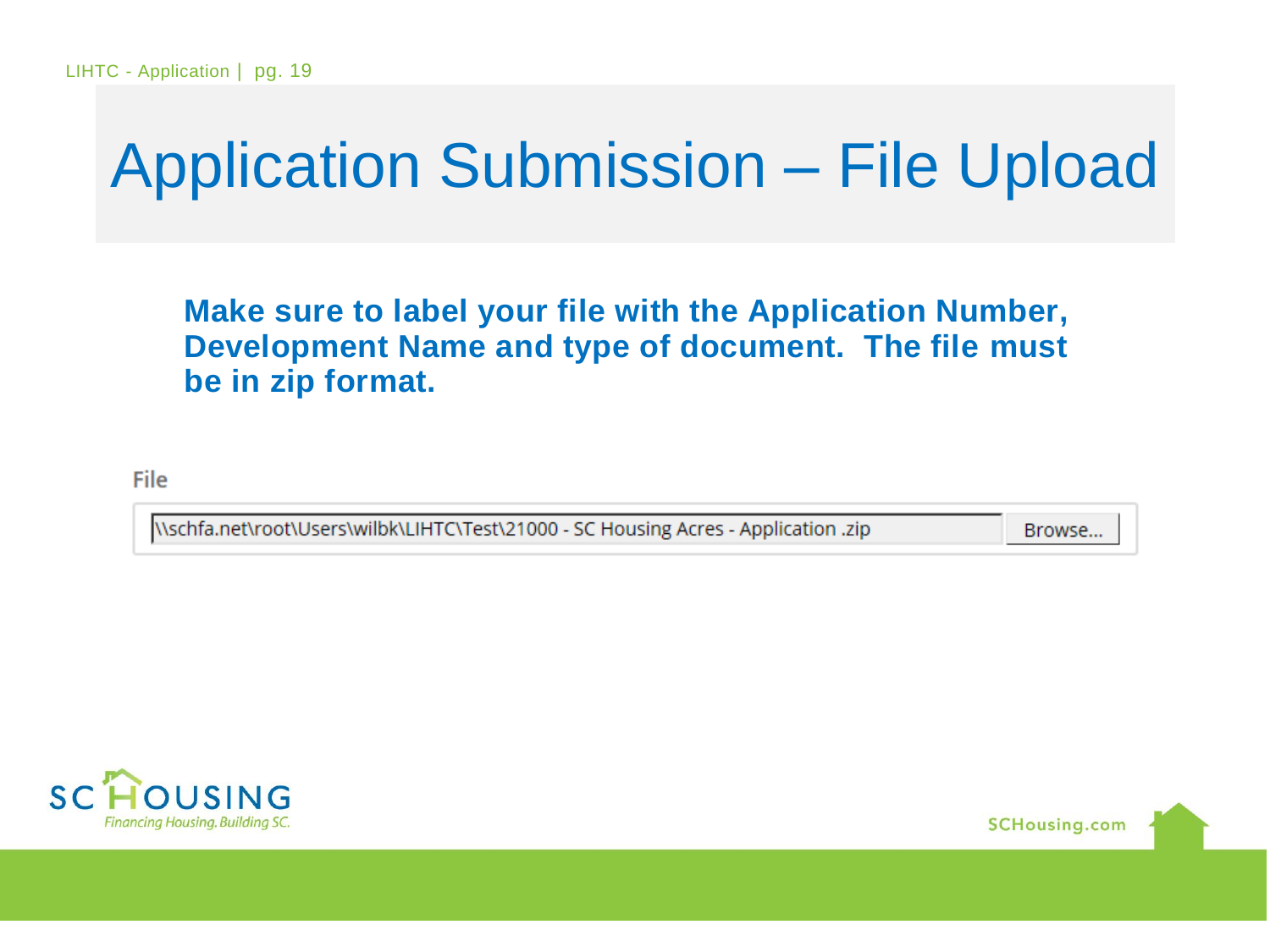# Application Submission – Notification

#### **Secure File Exchange Dashboard**

Welcome, Kim Wilbourne!

File 21000 - SC Housing Acres - Application - 20210310 035320689.zip (164,054,161 bytes) was successfully uploaded.





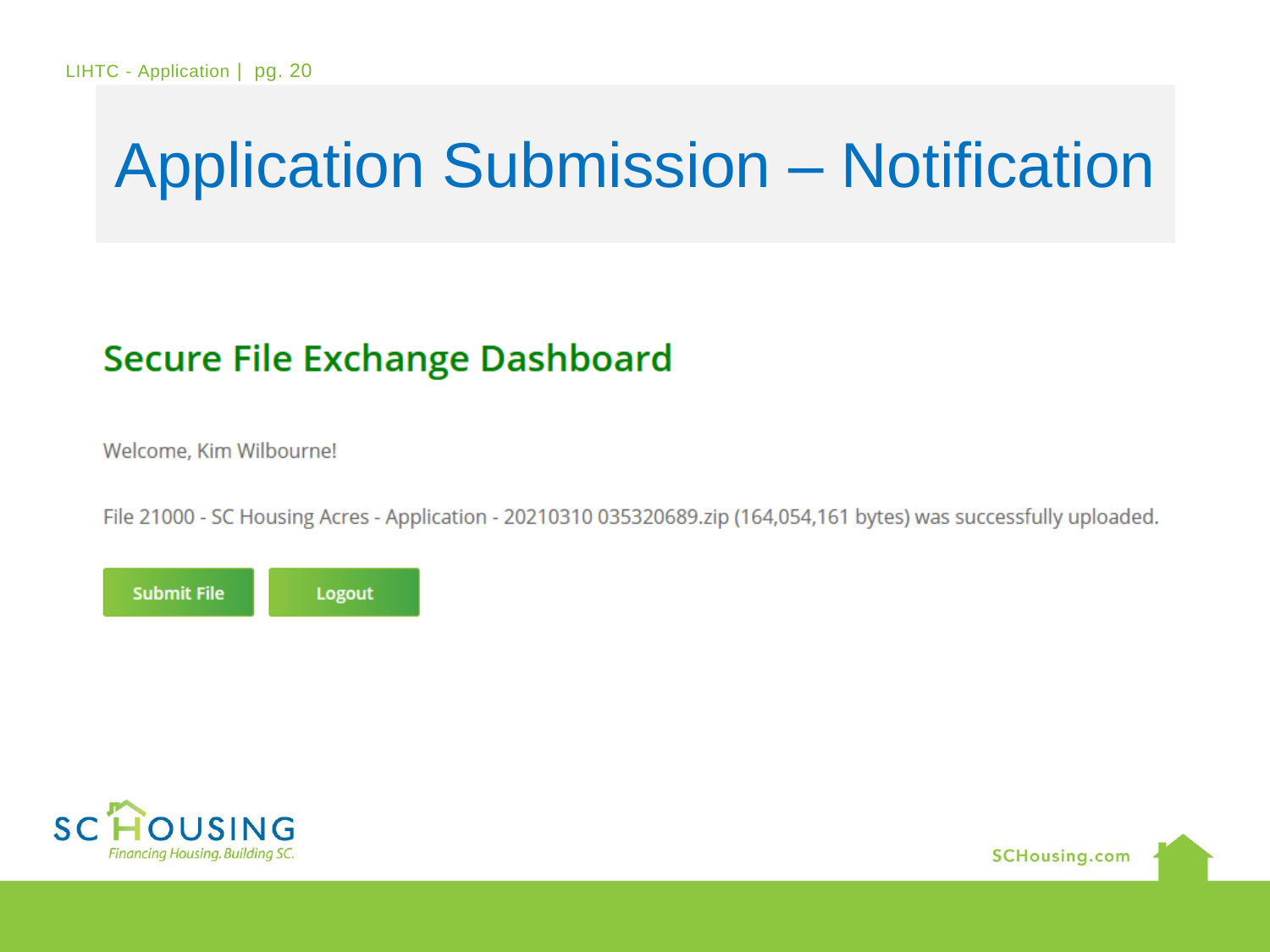$SC$ 

Financina Housina

## Application Submission – File Upload

Once your document has been submitted, you will return to the Secure Upload File Screen.

#### **Secure File Upload**

| <b>Department</b>                          |              |        |  |
|--------------------------------------------|--------------|--------|--|
|                                            | $\checkmark$ |        |  |
| File                                       |              |        |  |
|                                            |              | Browse |  |
|                                            |              |        |  |
| <b>Document Title</b>                      |              |        |  |
|                                            |              |        |  |
| <b>Note</b>                                |              |        |  |
|                                            |              |        |  |
|                                            |              |        |  |
| ID Number (Contract/Customer/Loan/Project) |              |        |  |
|                                            |              |        |  |
|                                            | Upload       | Cancel |  |
|                                            |              |        |  |
| <b>JSING</b>                               |              |        |  |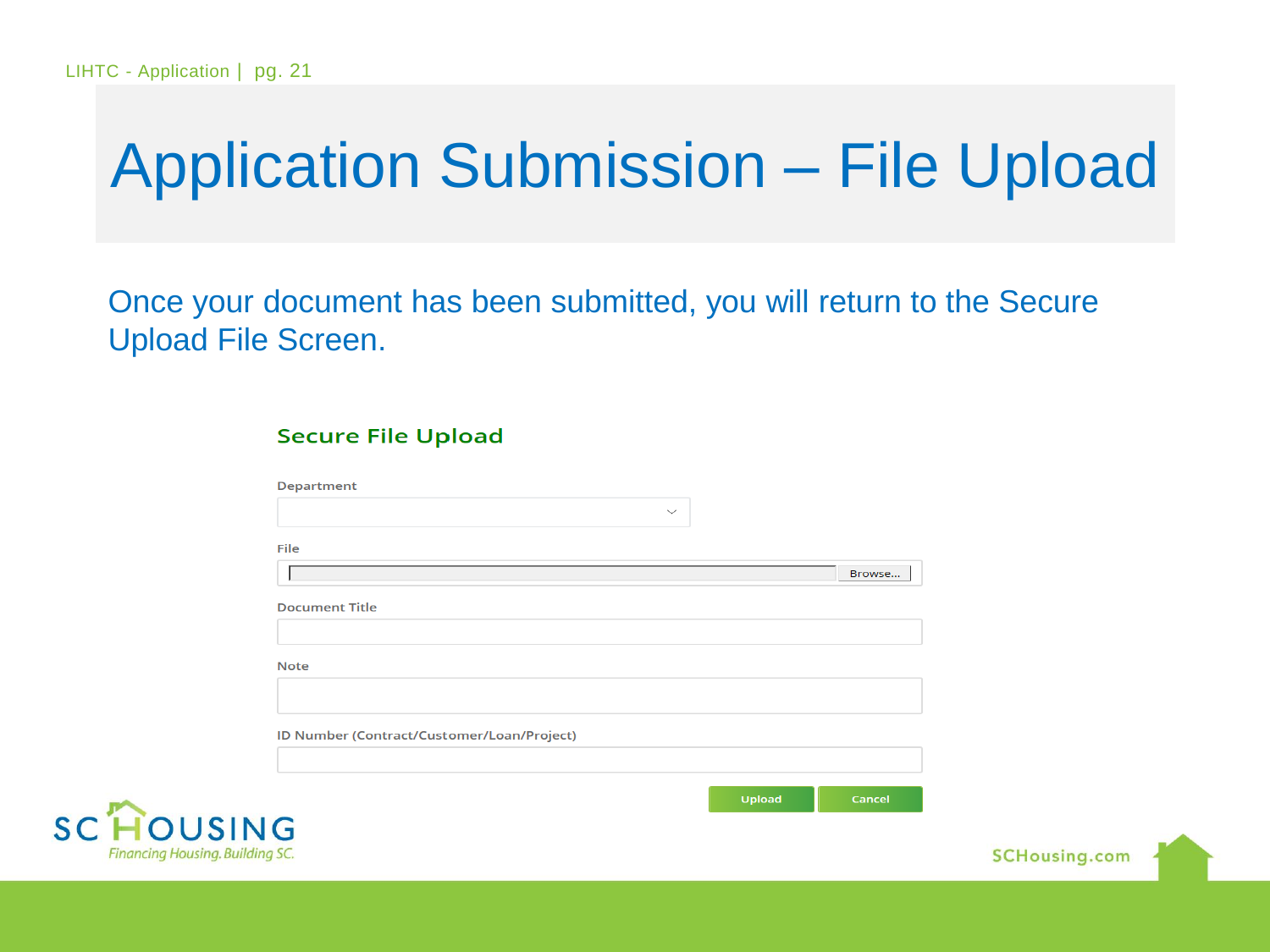#### Submission – Email Notification

#### **Save a copy of this email for your records**.

#### **New File Uploaded**

no-reply Sent: Wed 3/10/2021 3:53 PM To: Wilbourne, Kim 6-9083

Please keep this confirmation email for your file submission. You may use the confirmation number below in your communication with our staff. Thank you!

#### **Partner File Uploaded**

A new file has been uploaded.

Sender: Kim Wilbourne **Company: SC State Housing** Phone Number: (803) 896-9083

Title: SC Housing Acres - Application Filename: 21000 - SC Housing Acres - Application - 20210310 035320689.zip Size: 164,054,161 bytes Note: **Contract Number: 21000** 

**Confirmation ID: 26131** 



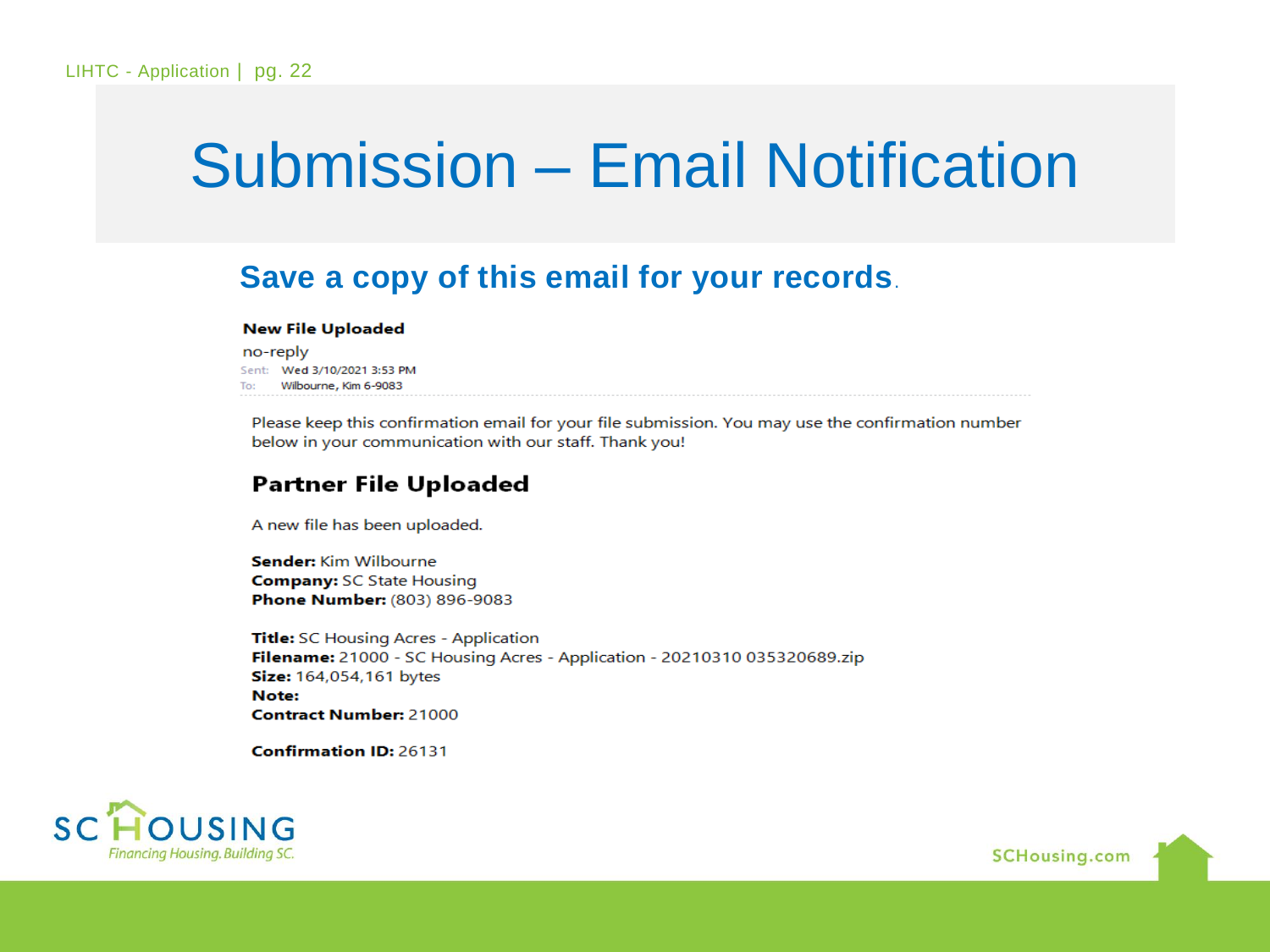#### Plans & Specs - Submission

Repeat the same steps for uploading the application. Label the file with the Application #, Development Name - Plans. Due to the size of your plans, you may need to compress and zip in more than one file. If so, add 1 of 2 at the end of the file label –

21000 – SC Housing Acres- Plans 1 of 2

21000 - SC Housing Acres - Plans.zip 3/10/2021 3:56 PM Compressed (zipp... 29,770 KB

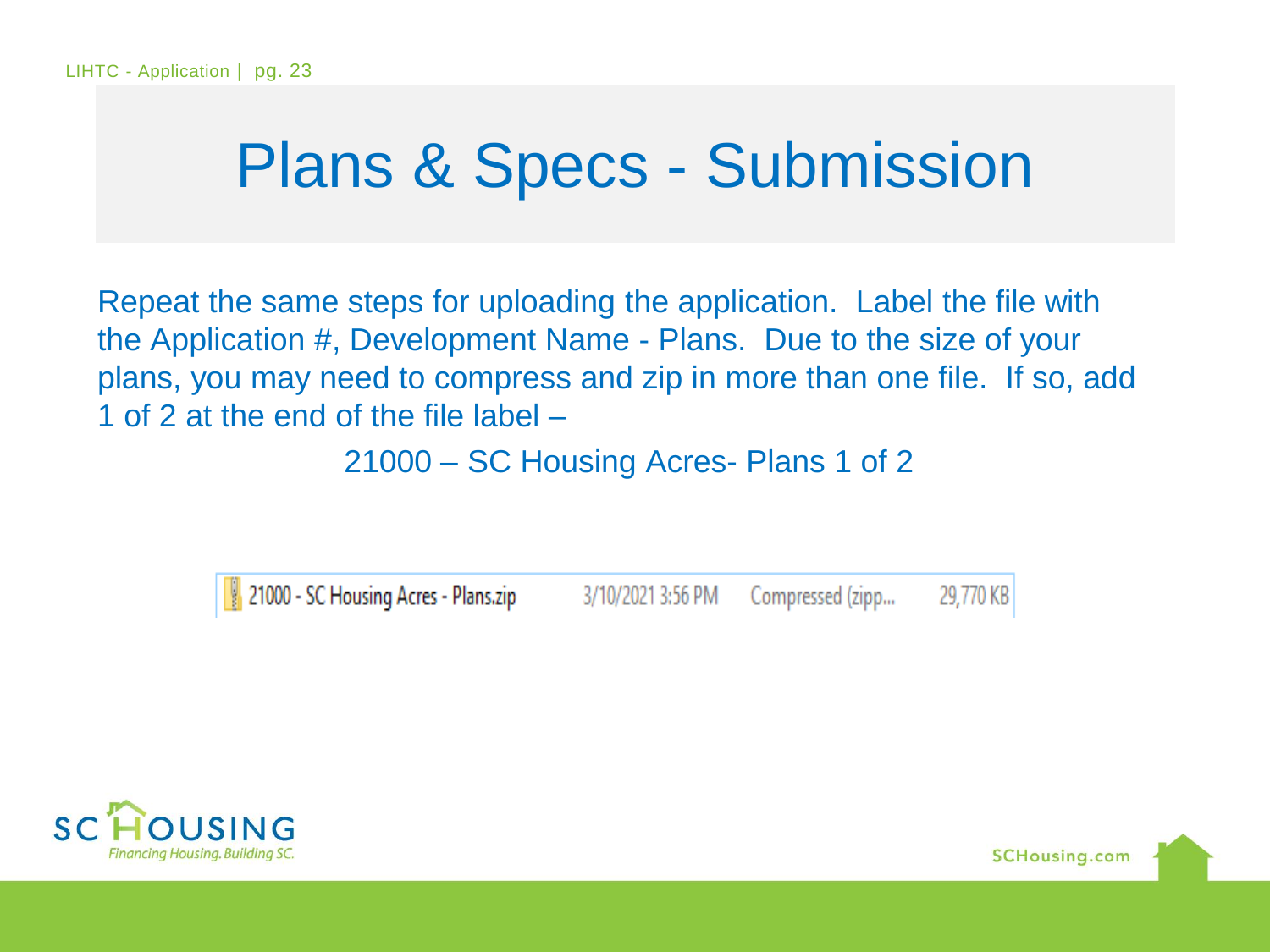#### Required Documentation

- Application Checklist
- **Application – must be in Excel and PDF format**
- Application Fee copy of the check or the federal reference number for wires
- Documentation required on the 2021 LIHTC Application Checklist

*\*All documents must be in Word, Excel or PDF format.*